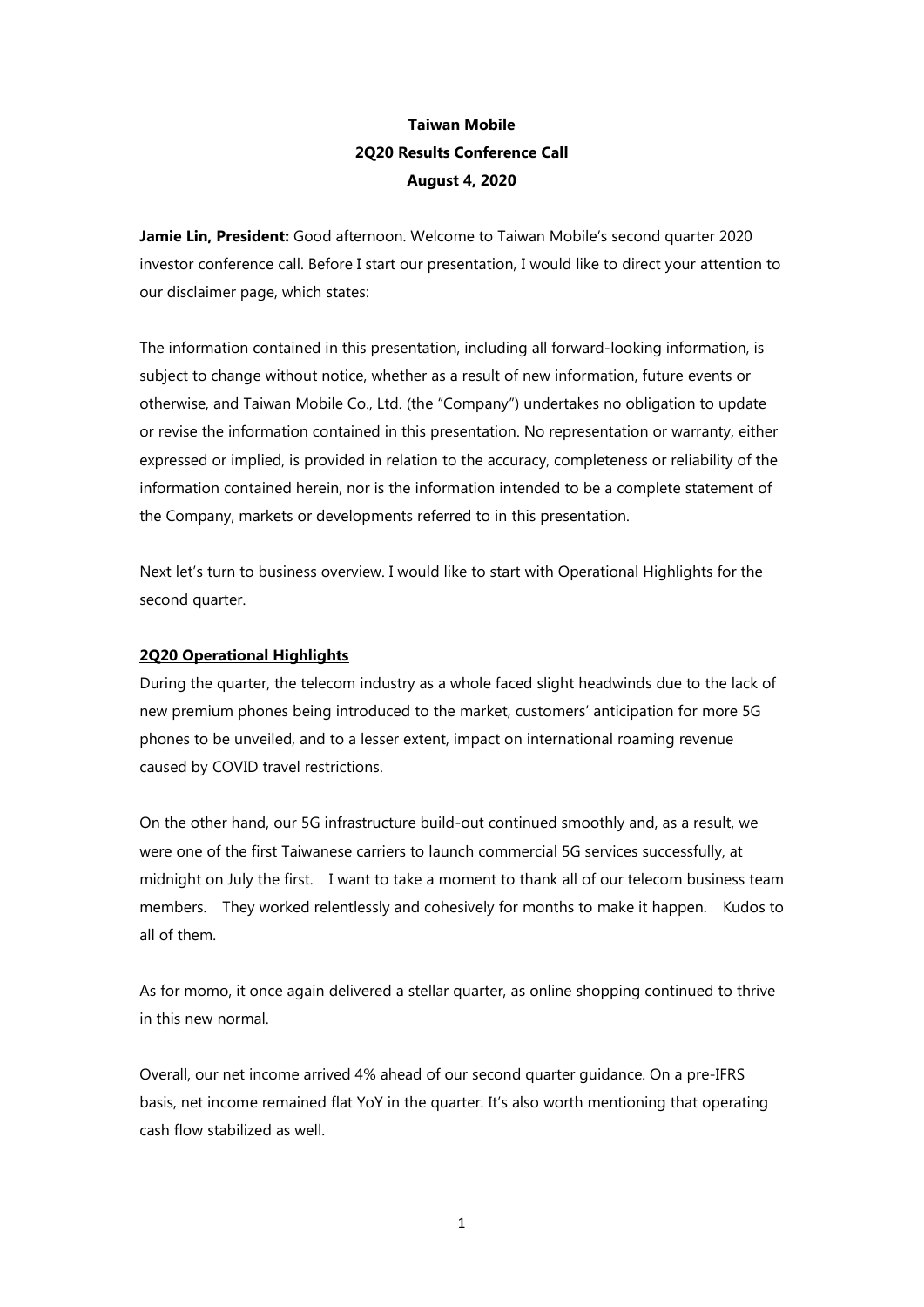Let's turn to page 5 for a closer look at our telecom business.

## Versatility in Telecom Business

In the second quarter, our Double Play, or in Chinese 好速成雙, mobile plus home broadband bundle continued to gain traction, providing healthy lift to our ARPU mix.

On the enterprise side, demand for IoT connectivity remained solid, yielding 40% YoY increase in the quarter.

The enterprise fixed services, which accounted for close to 10% of our telecom service revenue, posted a healthy 6% YoY growth. At the same time, cloud, ICT and IoT revenues grew by 35% YoY.

Let's turn to page 6 for an update on our cable TV business.

# Resilience in Pay-TV Business

During the second quarter, we continued to fare better than our MSO peers in terms of decline in basic TV subscriptions and higher broadband & DTV penetration. As customers demand faster broadband speeds, the percentage of our subscribers using 100Mbps and higher plans grew by 6ppts from a year ago.

On the financial side, with 33% YoY decline in D&A, EBIT posted a 7% YoY increase in the second quarter.

Last but not least, let's take a look at our growth engine, momo, on page 7.

## momo – the Growth Engine

Despite a traditionally slower second quarter, momo's e-commerce business continued to outgrow its peers and delivered strong results. Not only did the total number of transactions jump by close to 40% YoY, average ticket size also edged higher, with its private label credit card serving as a tailwind.

On the logistics side, momo further added two satellite warehouses in the second quarter, taking its total number of satellite warehouses to 17, which is 9 more than a year ago. Coupled with its build-out of in-house delivery fleet, momo continues to cut short delivery time and that in turn helps momo further widen its moat.

At the same time, thanks to increasing scale and operating leverage, momo's e-commerce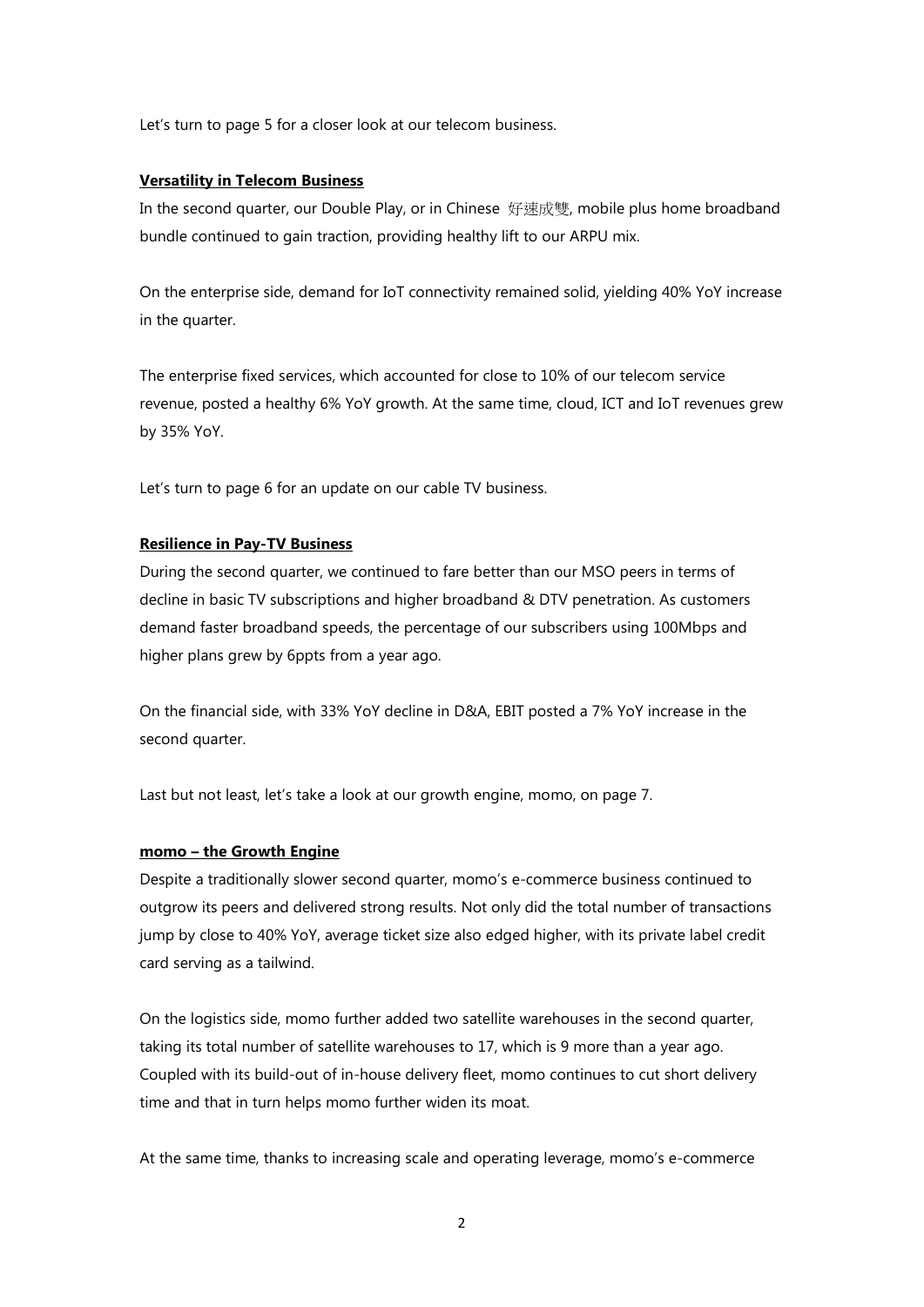EBIT surged by 57% YoY in the second quarter.

Now let me turn the presentation over to Rosie for Financial Overview.

#### Performance by Business

Rosie Yu, CFO & Spokesperson: Hi, good afternoon. Let's start with Performance by Business on page 9.

In the  $2<sup>nd</sup>$  quarter of 2020, our consolidated revenue once again grew on a YoY basis, mainly driven by momo, which accounted for more than half of the Company's consolidated revenue for the first time. Telecom revenue and EBIT, on the other hand, recorded steeper YoY declines than the previous quarter, mainly due to soft handset bundle sales.

While CATV EBITDA declined YoY in 2Q, mainly attributable to competition in basic TV business, its EBIT rose by 7% YoY, which was a function of the falling depreciation of set-top boxes.

Let us move to Results Summary on page 10.

# Results Summary

In 2Q20, the 16% YoY increase in the combined operating income of CATV and momo helped mitigate the slide in telecom operating income. If we strip out the IFRS bundle sales adjustment swing factor, 2Q20 net income remained stable YoY.

In 1H20, while total revenue was slightly behind, the muted telecom performance was offset by lower selling expenses and momo's operating leverage at the operating income level. Overall, operating income for all major businesses achieved management expectations in 1H20.

Non-operating expenses tracked well below expectations, on account of higher-thanexpected equity income, disposal gains realized by momo, and lower-than-expected financing costs.

Let's move to Balance Sheet Analysis on page 11.

## Balance Sheet Analysis

On the asset side, the YoY surge in concession resulted from the acquisition of 5G spectrum in 1Q20 and has begun amortization since the commercial launch on July  $1<sup>st</sup>$ , 2020.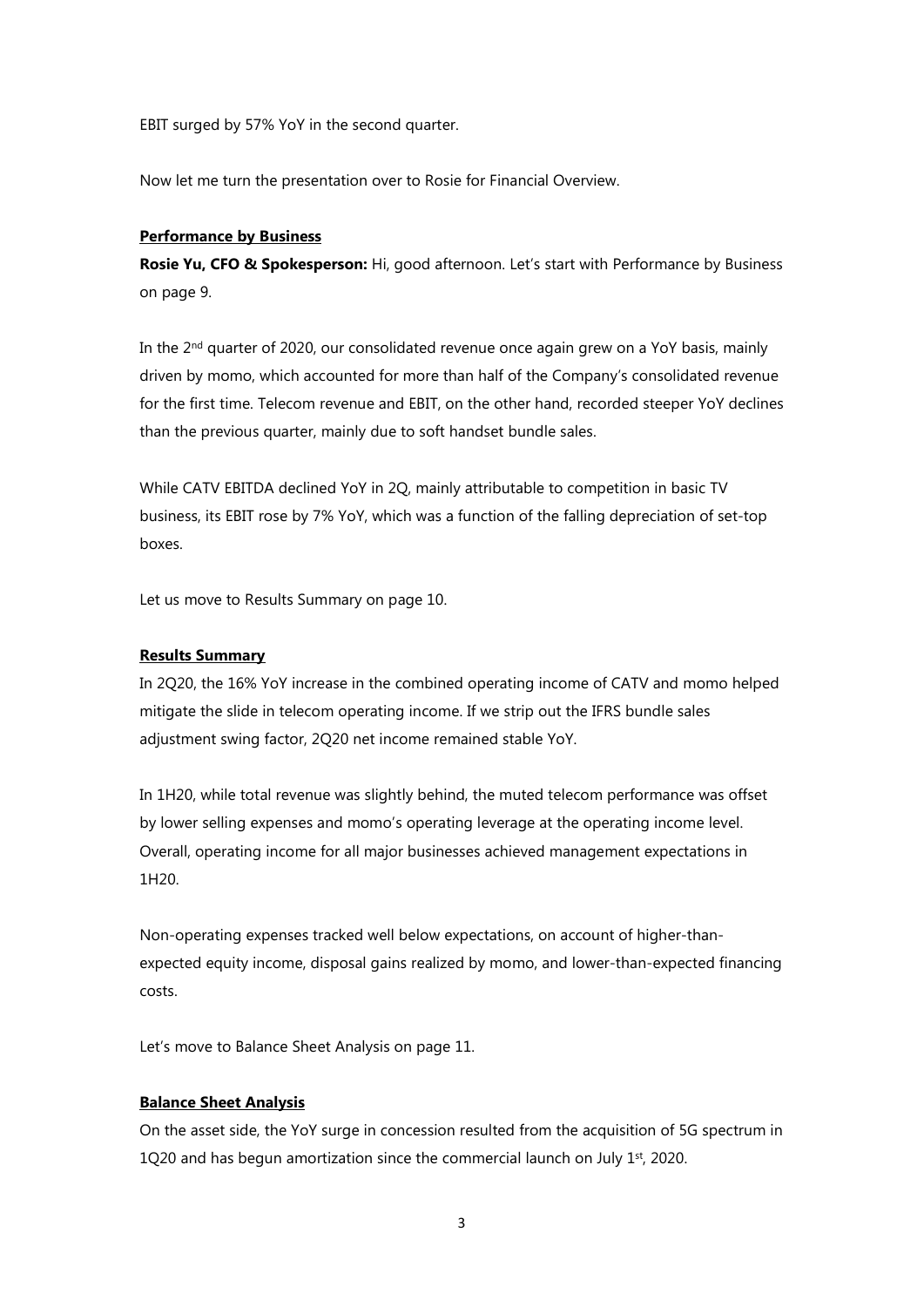On the liability front, gross debt dropped to 62bn NTD at the end of 2Q, following 5bn NTD repayment of short-term borrowings. Net debt to EBITDA also declined sequentially to 1.68x in 2Q.

As for shareholders' equity, the QoQ decline in 2Q was a result of AGM's approval to pay dividends.

Lastly let's look at Cash Flow Analysis on page 12.

# Cash Flow Analysis

In 2Q20, the YoY increase in operating cash flow was a result of momo's rising payables. On a sequential basis, operating cash flow fell as we paid 2019 corporate taxes in 2Q.

As for investing cash outflow, apart from capex, the main activity in 2Q was the sale of Taiwan High Speed Rail shares. 75mn shares remain to be disposed of as of end of 2Q.

On the financing front, net cash outflows mainly came from debt repayment and cash dividend payments to momo's minority shareholders in 2Q.

The rise in cash capex was due to the expansion of momo's logistic capabilities. 2Q20 free cash flow calculated with pre-IFRS 16 operating cash flow reached 4.6bn NTD, translating into an annualized free cash flow yield of 5.9%.

Let me turn the presentation back to Jamie for Event Updates and Key Message.

## Events, Awards, and Recognition

Jamie: Let's turn to page 14. As mentioned earlier, Taiwan Mobile launched commercial 5G services on July 1<sup>st</sup>. This page also summarizes the awards and recognitions we received during the quarter, for your reference.

#### Key Message

Finally, to wrap up our presentation, here is the key message we would like for you to take away:

Taiwan's big 3 mobile operators have entered the new era with restrained pricing and a consensus on 5G unlimited data plans starting from NT\$1,399 a month. As 5G iPhone and the likes arrive alongside continuous network build-out, we expect 5G service adoptions to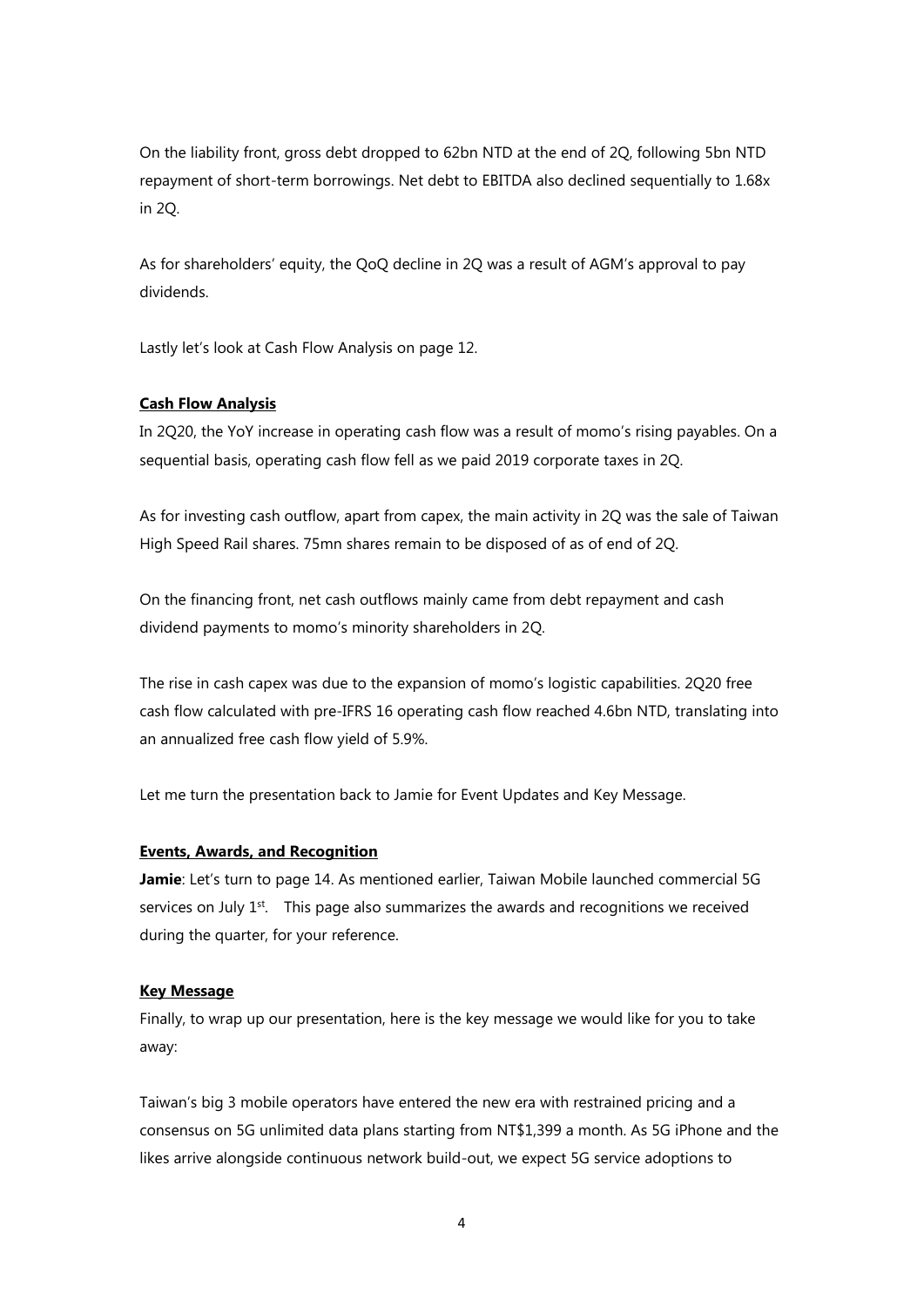accelerate, and hence, increase bundle sales of high-end phones for our telecom business. At the same time, we expect momo to continue to thrive in this new normal and its investments into logistics should give it increasing advantage over its peers.

With that, I would open the floor up for Q&A session

# Q&A

Neale Anderson, HSBC: Just a question on momo, if I may. You mentioned cash capex is up because of investment in distribution on fulfillment. Can you give more color and comments about how that might look over the next couple of years, given the demand you're seeing at the moment? Anything else on the competitive environment relating to momo?

Rosie: Cash capex for momo is there already. They expect to have greater plans for logistics expansion down the road so cash capex may be increasing for momo.

Jamie: In terms of competitive landscape, like we expressed during our presentation, we think momo in a virtuous circle right now. As they invest into shortening their delivery time and their logistics network, it's going to lend to their competitive advantage over peers so we continue to see momo performing better than the sector as a whole.

Neale: Got it. On the investment in the capex, would you characterize that as fairly lumpy; big investments in distribution and fulfillment centers and then a period of stability? Or is it more like a stable capital intensity relating to this part of the business?

**Rosie:** Currently, we wouldn't be able to comment because they have their plans and when they have a more concrete plan, they will bring it up to the Board for approval. Our guidance reflects what they have for this year.

Jamie: For the longer term, I think we expect momo to continue to invest into logistics because that will continue to provide them with long-term competitive advantage over their peers.

Amber Lee, Yuanta Securities: 2 questions here. Your peers shared with us their current 5G adoption progress and their targets for 5G penetration. Just wondering if Taiwan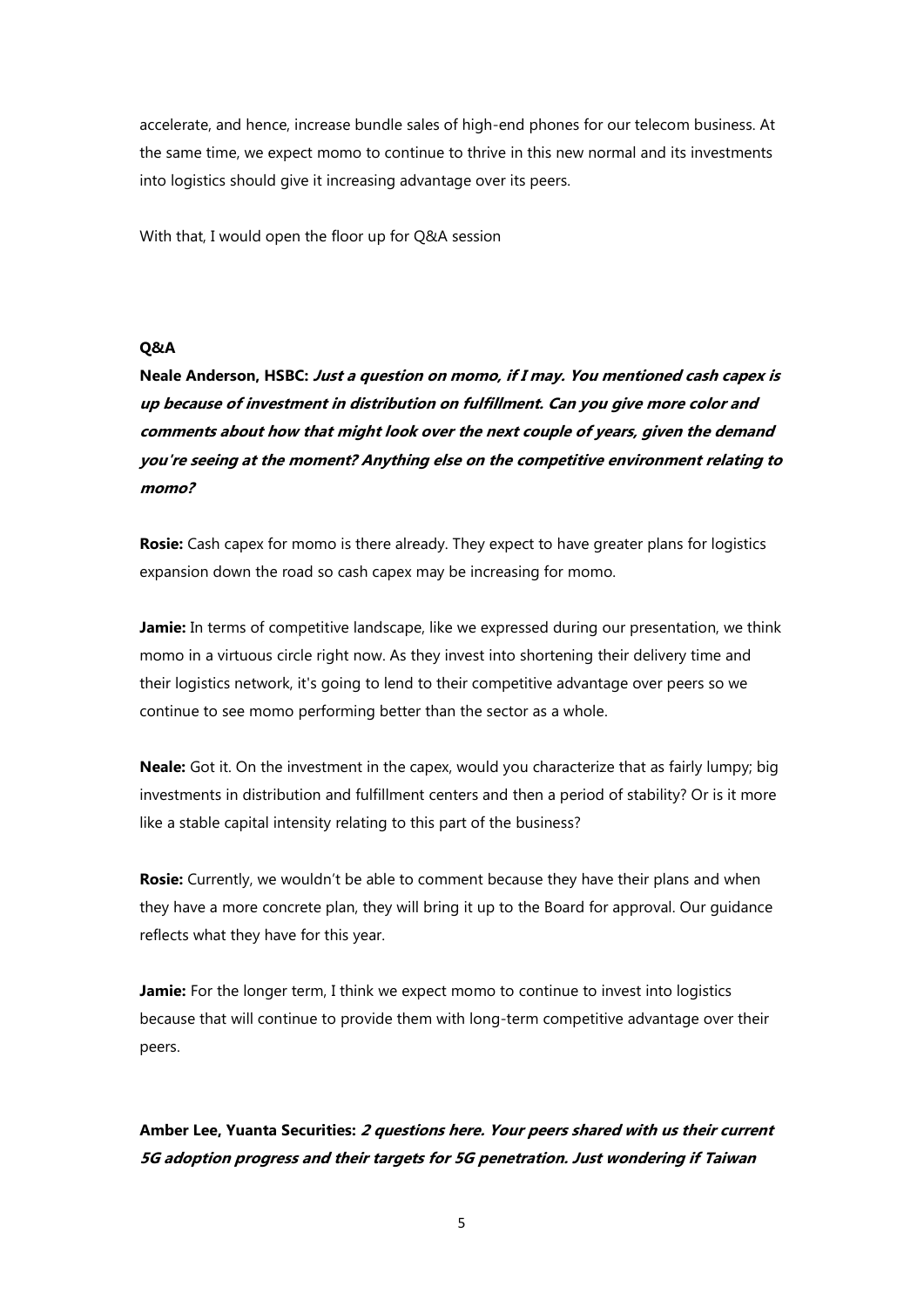# Mobile has similar information to share with us. Secondly, I also want an update on your capex outlook for the mobile business for the coming years.

**Jamie:** In terms of 5G adoption progress, I think it's still early in the game so we prefer to address the question somewhere down the road. In terms of our target, we have expressed that we aim to convert more than half of our subscriber base to 5G over a window of 3 years.

**Rosie:** For capex for the coming years, we will share that with you after the first Board meeting every year. Currently, I think we'll just stick to our guidance.

# Jack Hsu, SinoPac Securities: My first question is about your Double Play strategy. What is the impact on your revenue? We also see your competitors adopting a similar strategy. What's your view on their strategy?

Jamie: Double Play, like we said, has been providing a healthy tailwind to our ARPU mix. We're very happy to see other telecom companies trying to offer similar programs; I think it's going to be good for us and our peers, and the industry as a whole. We have no problem with our peers trying to put together similar programs.

Jack: When they try to do similar strategies, will these have a negative impact on TWM?

**Jamie:** Right now, if you look at the industry as a whole, churn rate is at a historical low for everybody. I think for most of us, it's mainly how we serve our existing customer base better and offer them products they want so that we can increase our ARPU. Our Double Play is mostly for existing customers. If Chunghwa or FET would like to offer similar programs to their existing customers, we're totally happy to see that. We'd like to have an industry that's growing and strong and vibrant. So that's good for everybody.

Jack: Okay. My second question, could you give us some color on your 5G base station development plan? Chunghwa says they will try to deploy almost 4,000 5G base stations by end of 2020. What's the target for TWM?

Jamie: Right now, the big three all have similar plans for the rest of the year. I think most of the numbers have been published so we have nothing more to add on that front.

Jack: One follow up question. Handset sales were very low in the first half of 2020. Will handset sales recover in the second half or will the recovery happen in 2021?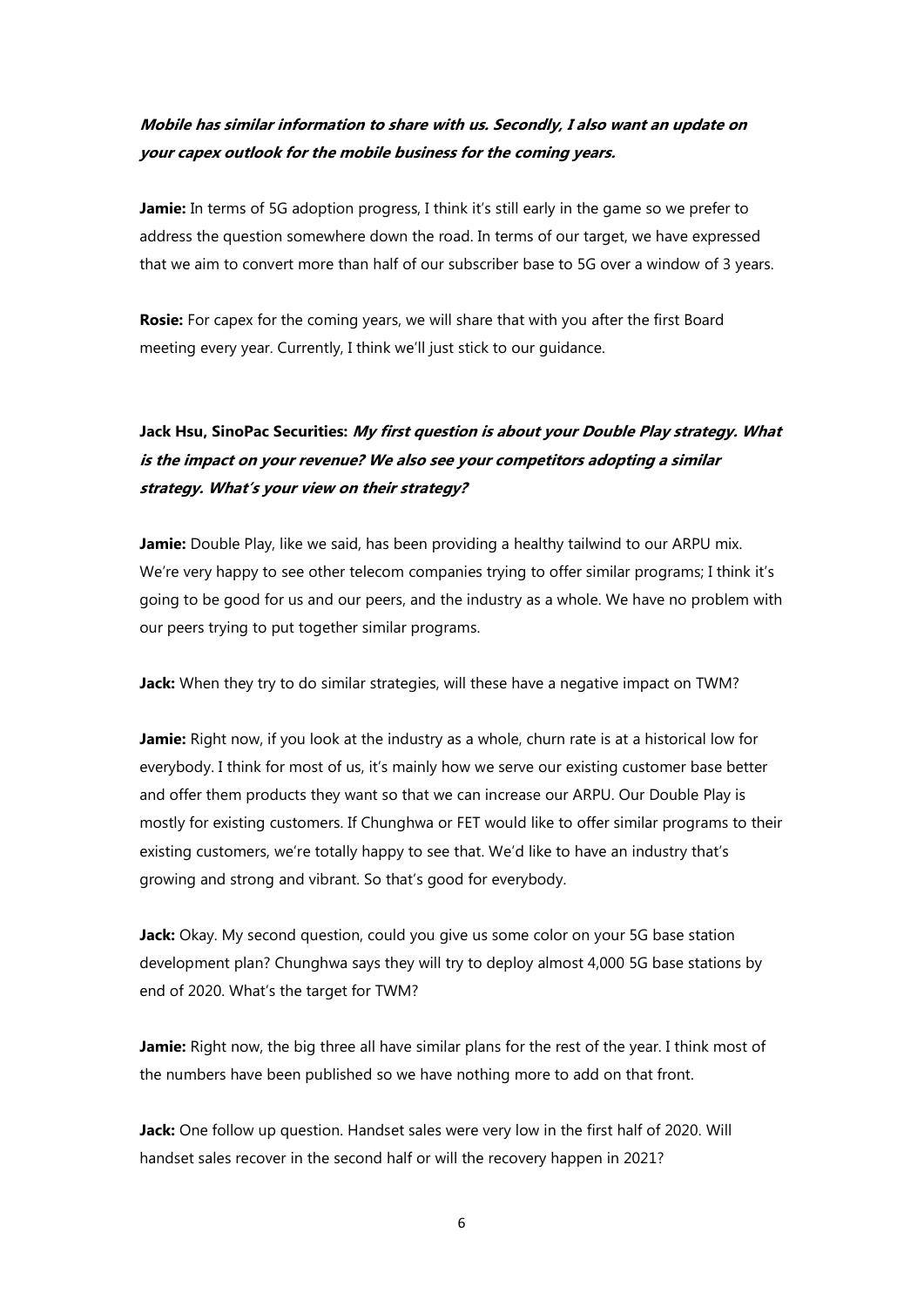Jamie: Like we said in our takeaway, we see it going through a process of accelerating as more appealing 5G phones are introduced to the market. It's not going to be an overnight thing but we do expect things to heat up over time.

James Wang, UBS: I just want to get a bit more detail about the Double Play strategy. Can I get an understanding of what proportion of your customers are currently on the Double Play and what the margin is for the Double Play business? Is it a higher margin compared to the existing business? Also, what is the churn rate for Double Play customers versus a single product customer? How does that translate to potential savings on sales and marketing?

Jamie: Right now we're still in the early phase of introducing Double Play to the market so we prefer not to talk about the percentage of our customer base that's on the plan. In terms of the ARPU it generates, like we said, it's providing healthy tailwind to the ARPU mix. I would say it's accretive to the margin overall.

James: Do you have any data on churn rates for Double Play customers versus regular customers?

Jamie: We have only been offering this product for a little bit over a year. Most of the contracts are 24 months or longer so it's still too early to talk about the churn rate.

Billy Lee, Crédit Suisse AG: Any news you can share with us regarding any collaboration with the smaller players?

Jamie: As of now, we have nothing to share. When we have any exciting news, you can be sure you'll hear about us on the media.

# Jack Hsu, SinoPac Securities: I have another question: we have seen your financial results in the first half. Will you change your forecast for 2020?

Jamie: We have no plans to change anything as of now. Right now, the plan is to stick to our guidance.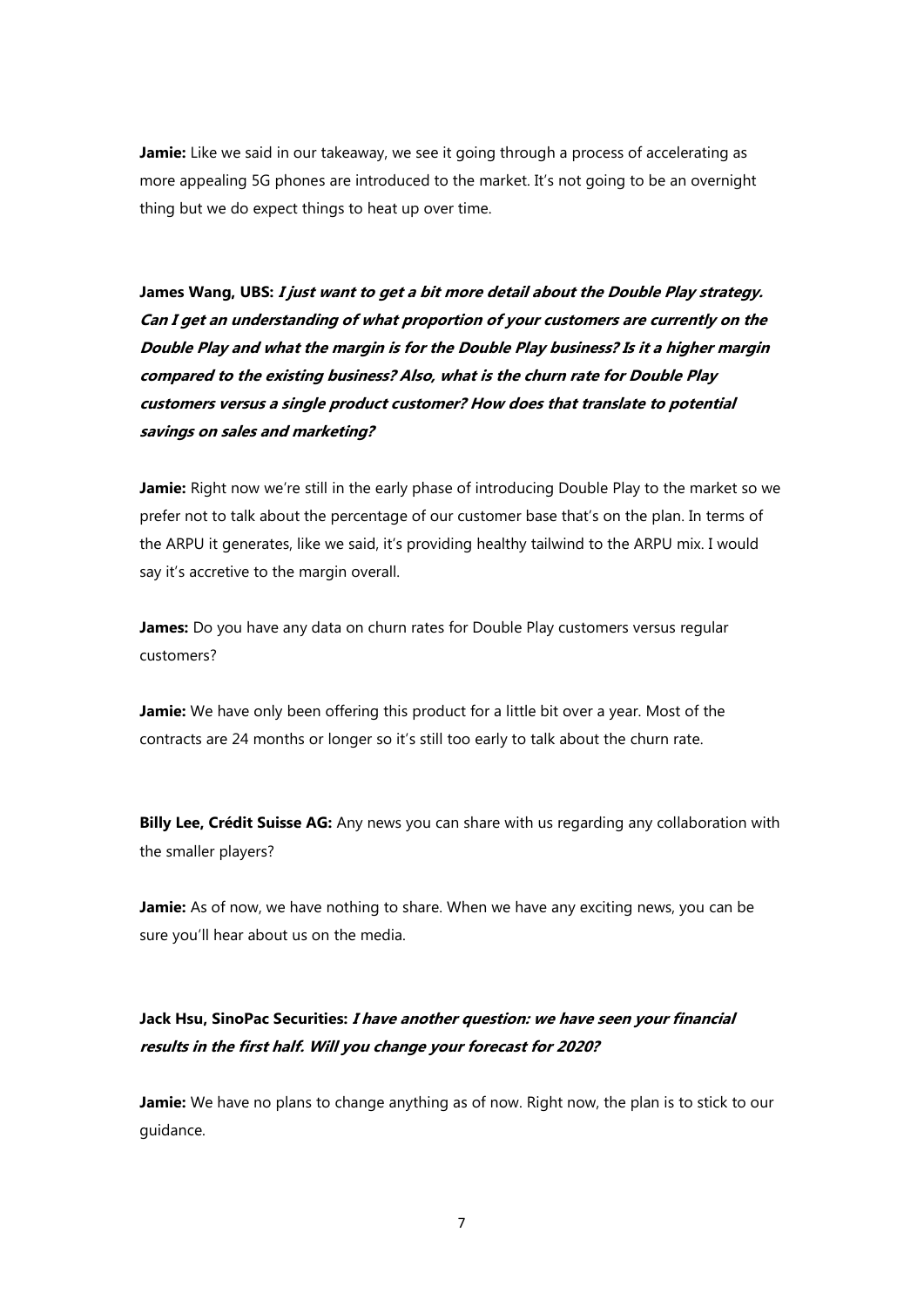Kaz, Fidelity: I have two questions. The first one is, could you give me a little more clarity about the IFRS 15 bundle adjustment? I know that pushed down your accounting earnings right? So I guess it doesn't affect the cash flow at all. Could you give me more clarity about what happened over there? Second question, how do you see the competitive environment for 5G? Given the fact that Taiwan Star is pushing NT\$699 plans, which is about 50% discount to big three's pricing, how do you see the competitive environment in the 5G era?

Rosie: On the IFRS 15, as the handset sales decline, the adjusted increments in our overall revenue will also go down. So that's the impact.

Kaz: Okay. Just to make sure, on a cash basis, are you guys making profit from handset sales or are you making a net loss?

**Rosie:** On a cash basis, during the contract period, I think we are still making a profit.

Kaz: If you include monthly tariff you have to be making profit, right? But if we only look at your handset sales, are you making profit? When you sell one handset, are you making profit or are you making loss?

Rosie: Are you talking about bundled sales or just handset sales?

Kaz: About the bundle plan.

**Rosie:** No, not at the beginning. During the contract period, we are making a profit out of the service.

Kaz: So under IFRS 15, when you sell handsets under a bundle plan, you initially book a loss in P&L, and then later, you make profit from monthly tariffs?

#### Rosie: No.

**Jamie:** You amortize. So essentially, we subsidize handsets in the bundle sale situation and the subsidy will be amortized over the length of the contract under IFRS 15.

Kaz: Your competitors are conducting the same accounting standard, yet you are the only one who actually booked an accounting profit decline in the second quarter. It looks like it's because of the IFRS 15 bundle adjustment, as stated at the very top of your management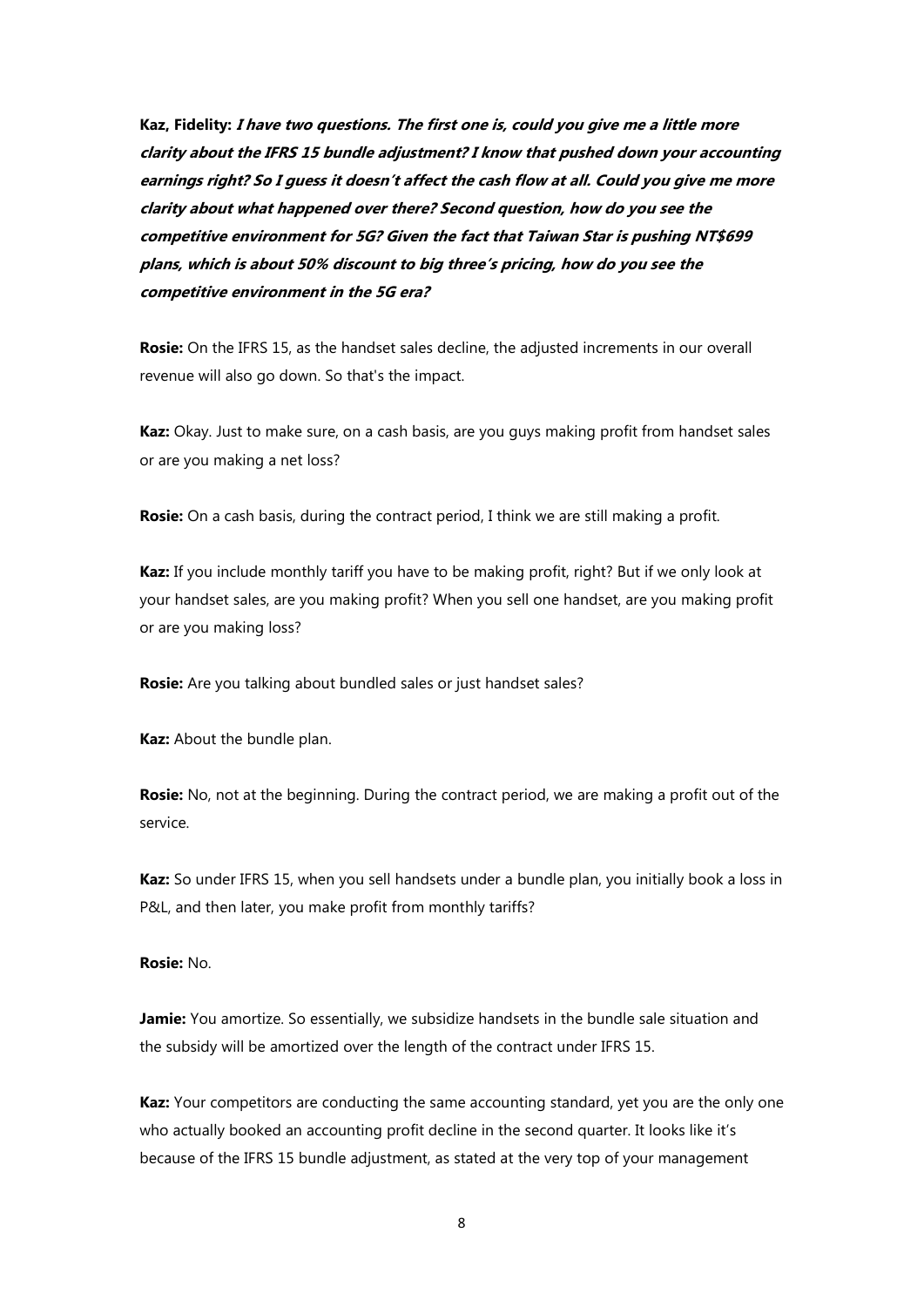report. So I'd like to better understand what's really going on.

**Rosie:** Well, I think FET also experienced a decline in revenues during the second quarter and we also suffered from fewer handsets sold during the period.

Kaz: Okay. So overall, when you sell handsets on a stand-alone basis, you are making profit? Then because of COVID-19, handset sales overall declined a lot, therefore, that had a negative impact on your earnings?

Rosie: Because we are entering the 5G era, most of the subscribers are probably sidelined to wait for the launch of 5G and waiting for 5G handsets to be put on the market. So the overall handsets sold in the first half declined a lot.

Kaz: And did that negatively or positively impact your P&L?

# Rosie: Negatively.

**Jamie:** In terms of 5G competitive environment, we see the big three being able to offer highquality, wide coverage, good reception 5G networks. In terms of smaller players, if they don't engage in network sharing with the bigger players, we do not expect them to be able to offer the same network quality, in the short-run, without a lot of fundraising. Because of the quality difference, they would have to price the service differently and they would have to convince the market that a partial 5G service is what they want. There may be a percentage of the market that would want a service from that type of network but we see the vast majority of users to prefer a high-quality 5G network, which the big three are offering. The big three, like we said, have come to a very restrained consensus on pricing. That's what the competitive landscape is right now. Of course, nobody knows how it's going to turn out to be a few months from now, so we'll continue to navigate methodically and carefully.

# Jack Hsu, SinoPac Securities: My question is about cable TV. We see that it grew steadily QoQ and YoY. Could you give us some color on the cable TV business for the second half of the year?

Jamie: We traditionally don't give our guidance on a specific subsidiary or business unit so I don't think there's much we can say about the outlook of the cable business in the second half of 2020.